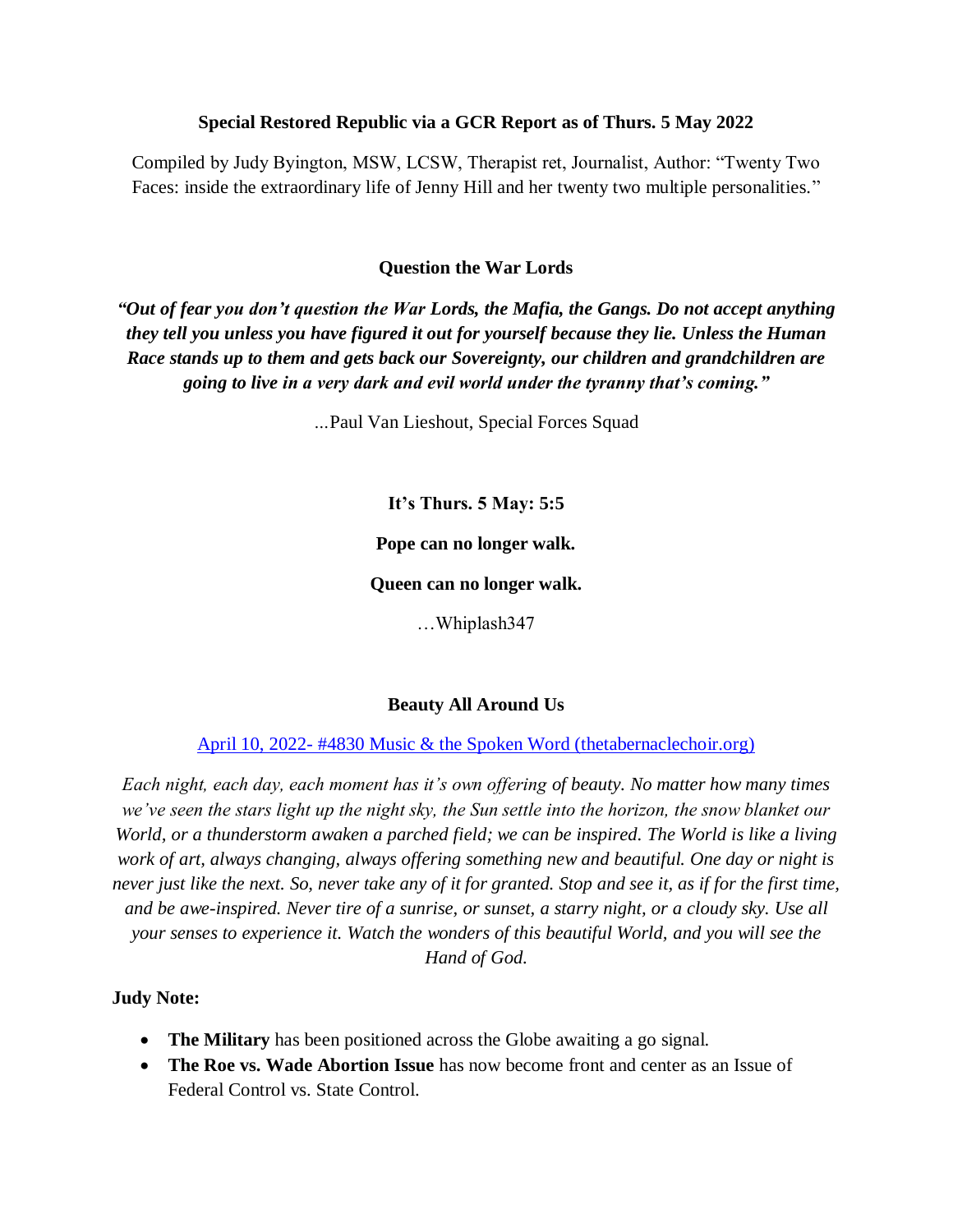- **In the Quantum Computer Blockchain System** every piece of information would be secured and could not be changed.
- **"The John Durham Case** was on a methodical mission to take out the Clinton world." …Kash Patel, who holds high level clearance in Military Intelligence agencies.
- **In the past few weeks tens of thousands of small banks** have been closed across the world, it was believed, in preparation for the Global Currency Reset. In the GCR the role of banks would be changed from having control over The People's money to that of a service company for The People.
- "**We're going to tell the World what the (Mainstream Media) did** and then we're going to force them to pay up. That was how you hold the Media accountable!" …Kash Patel
- **CNBC has reported that Elon Musk** was expected to serve as CEO of Twitter after his deal with them closes.
- **Intel agencies (Musk)** were watching the debacle unfold and collecting data and evidence on rogue employees connected to a disgruntled board that supported Biden/ Obama/ Soros.
- **Special Military Forces from more than 17 countries** were cleaning up the tunnel systems, including rescuing millions of tortured children, across the Globe. These brave Super Soldiers were not seen in any MSM.
- **Five new "unexplained diseases" have suddenly appeared around the world:** unexplained Hepatitis, Japanese Encephalitis, modified Ebola, H3N8 Bird Flu and a mysterious disease that was killing horses in Colorado.
- **Anna Teresa Palmar,** director of the Department of Infectious Diseases at the Italian College of Public Health, also a member of the scientific committee, said that there was so many cases of Covid-19 infection because "in Italy, as in other European countries, variants mainly infect vaccinated people, and mainly people who have received three doses of the vaccine..."
- **There was confirmation that vaccines were designed (and patented) by the Deep State in Ukraine to be Weapons of Mass Destruction.**
- **A recent study showed that the number of serious complications after vaccination against Covid-19 was 40 times higher than previously recorded.**
- **12,548 children suffered from serious adverse events caused by the Covid-19 vaccine in the United States; 106 children, unfortunately, died.** <https://dailyexpose.uk/2022/05/04/children-suffer-due-to-covid-vaccination/>

## **A. The Global Currency Reset:**

**Judy Note:** Please keep in mind that absolutely no one knows the exact time and date of Tier 4B (us, the Internet Group) notification. It would be decided by the Military Quantum Computer after an analysis of world events and how such impacted security of The People.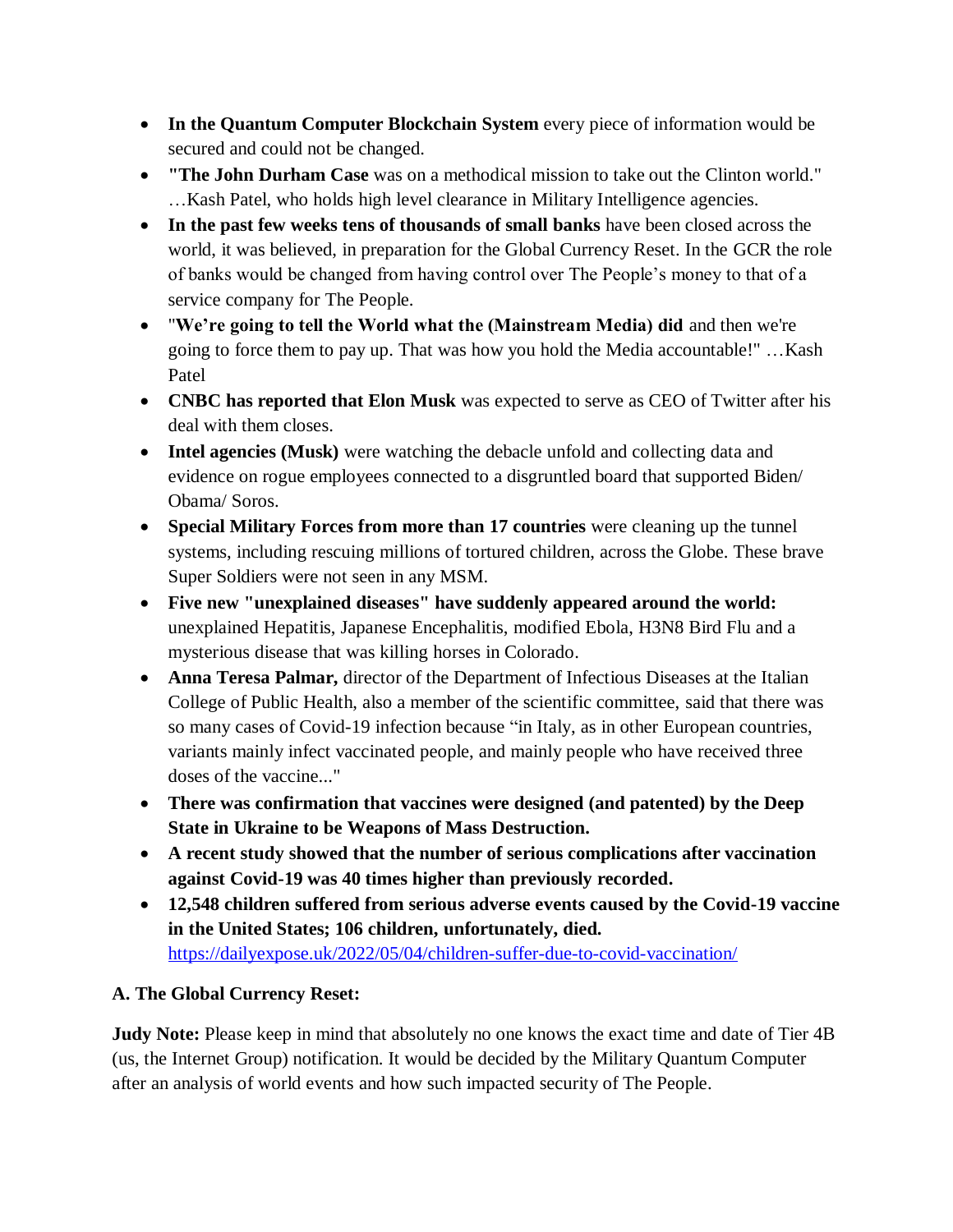- **The Global Currency Reset** officially rolled out on **Sun. 1 May.**
- **On Wed. 4 May 2022 and in a Shotgun Start,** the new Quantum Financial System began syncing every bank and country's currency in the World to revalue into a Gold/Asset-backed System.
- **Tier 4B** expected to be notified to set redemption/exchange appointments on **Thurs. 5 May or Fri. 6 May** – with appointments beginning on that, or the next day, according to Bruce.
- **Thurs. 5 May MarkZ:** Redemption Centers were notified to be **on call this weekend**. Iraqi contacts still expected it sometime **between Sat. 7 to Tues. 10**, while the Military said **mid-month.**
- **On Tues. 3 May** some bond holders received codes for their accounts, but their accounts weren't activated and likely wouldn't be until Tier 4B received their appointments, according to Bruce.
- **Tier 1 and Tier 2** have already been paid out, according to Bruce.
- **Tier 2** (the Whales who have already received 15% of their monies) have already paid off our national debt, plus were paying for NESARA out of the remaining 85%.
- **Tues. evening 3 May MarkZ: "**We have had two very solid confirmations from **Tier 3** that they received small bank wires (compared to what they are owed). They were Test Wires, and that tells us (imo) that real money has started moving in **Tier 3.** This is exciting. I think this is fantastic news."

## **B. Restored Republic Apparent Schedule:**

- **Sun. 1 May Global Currency Reset rolled out. Declass:** Fox News release info on 2020 Election Fraud.
- **On Wed. 4 May** the new Quantum Financial System began syncing every bank and country's currency in the World to revalue into a Gold/Asset-backed System.
- **Wed. 4 May: The 30 Days of Q's "Done in 30"** was suspected to be between **Wed. 4 May to Fri. 3 June,** according to Whiplash347.
- **Sometime from Wed. 4 May to Wed. 18 May** NESARA would kick in according to Bruce.
- **Thurs. 5 May** Canada scheduled Emergency Broadcast System test.
- **Thurs. 5 May** GCR funds available to all tiers according to Bruce.
- **Fri. 6 May Russia/Ukraine War** believed scheduled to be concluded.
- **On Sat. 7 May** Dinesh D'Sousa's "2000 Mules Documentary" on 2020 Election Fraud was set for release. [https://2000mules.com/https://www.truethevote.org/](https://2000mules.com/https:/www.truethevote.org/)
- **Wed. 11 May (5.11)** a two year Delta coming up Q4211: We are ready to unleash hell. Memes ready? Q <https://qposts.online/post/4211>
- **By Fri. 13 May** Biden would be out, Trump would be in as US President according to Whiplash347.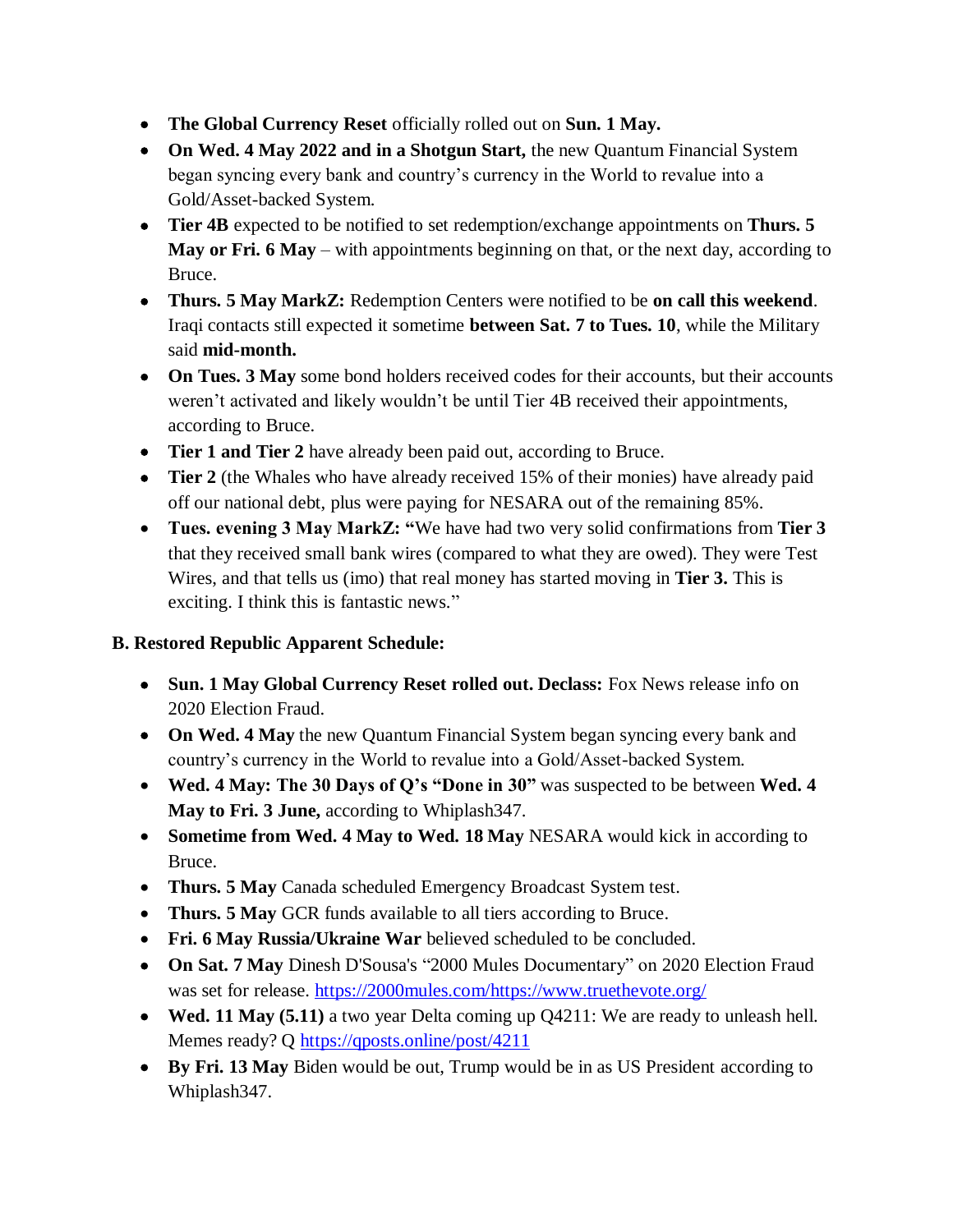**At the end of May President Donald Trump's Truth Social App** will launch on a web browser according to Chief Executive Devin Nunes.

### **C. International Child Sex, Adrenochrome and Organ Trafficking:**

- **Q+ Trump: War On Crimes Against Humanity – Child Sex Trafficking!** The Worldwide Covert Military Intelligence Sting Operation: <https://www.bitchute.com/video/UR4Lcx8iuI50/>
- **House of Mouse Down \$63B Since Going to War With DeSantis.** Disney's epic fall from grace began in March when CEO Bob Chapek came out against Florida's parental rights in education. Disney was suspected to be involved with Epstein Island child sex trafficking. [https://trendingpolitics.com/watch-house-of-mouse-down-63b-since-going](https://trendingpolitics.com/watch-house-of-mouse-down-63b-since-going-to-war-with-desantis-dodii/?utm_source=ElWiz)[to-war-with-desantis-dodii/?utm\\_source=ElWiz](https://trendingpolitics.com/watch-house-of-mouse-down-63b-since-going-to-war-with-desantis-dodii/?utm_source=ElWiz)
- **According to the testimony of Perrin Larton of Planned Parenthood, abortion is not a protection of women's rights. The body parts of babies are a huge source of money for them,** among other nefarious purposes. The history and founder of Planned Parenthood (Margaret Sanger, whom Hillary Clinton admires) shows a belief in the importance of eugenics. "Women's rights" are just a façade.
- **The World Health Organization has issued new abortion guidelines calling on countries to legalize abortion without restrictions until childbirth, as well as encouraging dangerous abortions.** This is due to the patent for an artificial uterus, the concept of an incubator for raising babies at home, as well as China's "know-how" in the form of an artificial nanny, which is designed to "destroy the current family model." All this is connected with depopulation and the agenda of Trans-humanists. The WHO guidelines are as extreme as possible: they call for not limiting the duration of pregnancy for abortions, abolishing the requirements that only doctors perform abortions, not requiring parental consent for minors, not setting waiting periods and actively encouraging abortions, including abortions in the "do-it-yourself" format, by governments. [https://apps.who.int/iris/bitstream/handle/10665/349316/9789240039483](https://apps.who.int/iris/bitstream/handle/10665/349316/9789240039483-eng.pdf?sequence=1&isAllowed=y) [eng.pdf?sequence=1&isAllowed=y](https://apps.who.int/iris/bitstream/handle/10665/349316/9789240039483-eng.pdf?sequence=1&isAllowed=y) [https://www.lifenews.com/2022/03/09/who-tells](https://www.lifenews.com/2022/03/09/who-tells-countries-to-legalize-abortions-up-to-birth-without-limits/)[countries-to-legalize-abortions-up-to-birth-without-limits/](https://www.lifenews.com/2022/03/09/who-tells-countries-to-legalize-abortions-up-to-birth-without-limits/)

## **D. Global Food, Fuel and Goods Shortages:**

- **US Last week:** Poultry and turkey farms in Iowa and 28 other states from Maine to Utah were destroyed due to "Bird Flu" – therefore contributing to the food shortages.
- **Germany:** Consumer advocates in Germany warn of huge additional payments for electricity. According to the Federation of German Consumer Organizations (VZBV), tenants and apartment owners are threatened with significant additional payments due to a sharp increase in electricity prices: "The rise in heating prices, especially for natural gas, is dramatic, and there is no end in sight," Thomas Engelke, head of the energy and construction group at VZBV, told the Handelsblatt newspaper. "High additional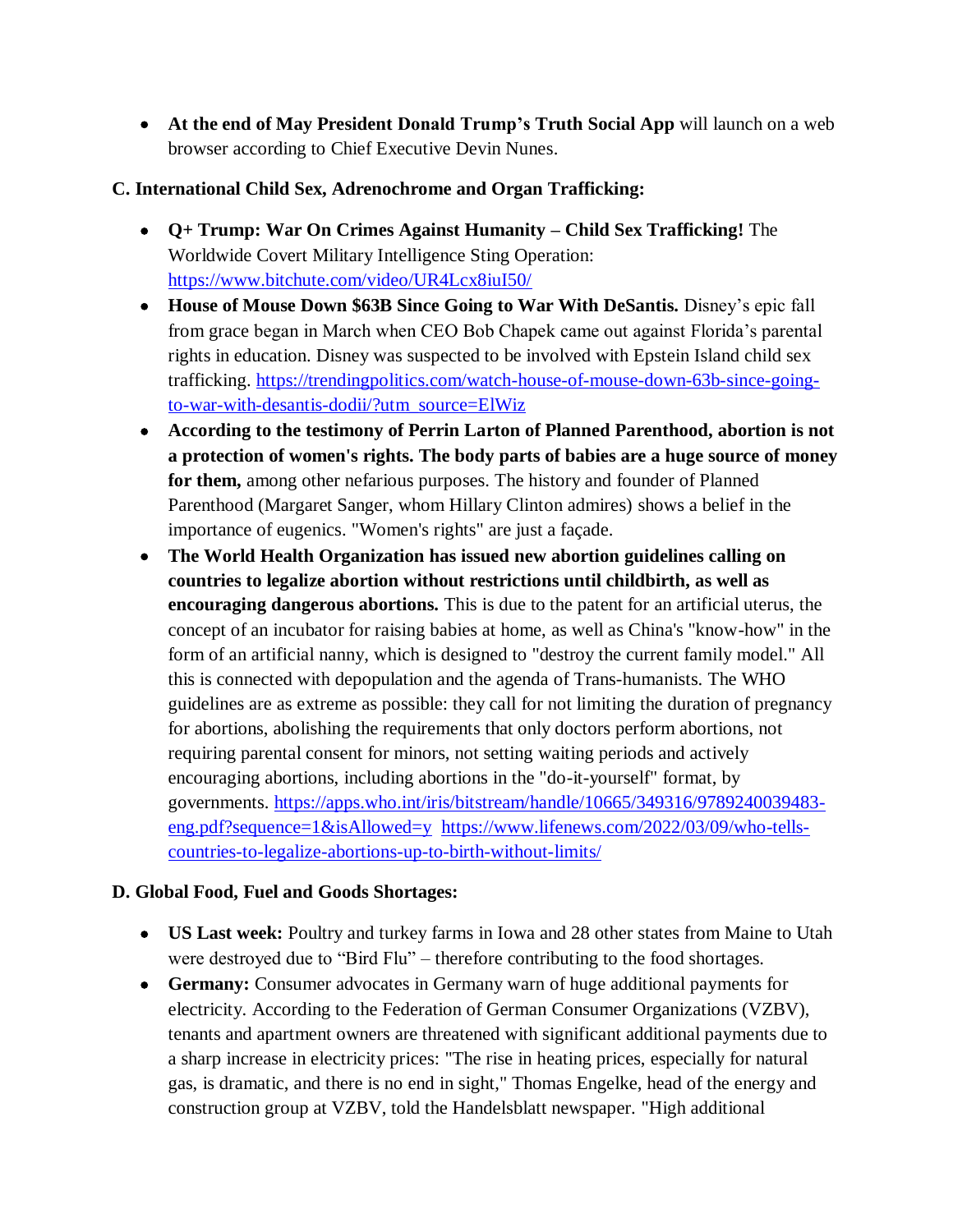payments this year or next will be a serious burden for private households." [https://www.epochtimes.de/wirtschaft/verbraucher/verbraucherschuetzer-warnen-vor](https://www.epochtimes.de/wirtschaft/verbraucher/verbraucherschuetzer-warnen-vor-immensen-energie-nachzahlungen-a3813256.html)[immensen-energie-nachzahlungen-a3813256.html](https://www.epochtimes.de/wirtschaft/verbraucher/verbraucherschuetzer-warnen-vor-immensen-energie-nachzahlungen-a3813256.html)

### **E. Covid/Vax Hoax:**

- **12,548 children suffered from serious adverse events caused by the Covid-19 vaccine in the United States; 106 children, unfortunately, died.** "Official data published by the US Centers for Disease Control showed that 106 children, unfortunately, died after vaccination against Covid-19. Death was registered among 12,548 serious adverse events among children, ranging from hospitalization to permanent disability" <https://dailyexpose.uk/2022/05/04/children-suffer-due-to-covid-vaccination/>
- **A journalist asked Professor Anna Teresa Palmar,** director of the Department of Infectious Diseases at the Italian College of Public Health, also a member of the scientific committee, why there were so many cases of Covid-19 infection? What's happening? Answer: "The reason is that in Italy, as in other European countries, variants mainly infect vaccinated people, and mainly people who have received three doses of the vaccine..."
- **There was confirmation that vaccines were designed as a weapon of mass destruction.** The data on the safety of vaccines are a secret and the Military has denied lawyer requests to view safety reports. Military secrecy may concern the design, construction and equipping of weapons, instruments and logistical support, i.e. in general much of what concerns the military and military intelligence services. Lawyer Enzo Iapichino was one of the five lawyers who requested access to the safety reports of Pfizer-Biontech vaccines, Moderna, reports to the microphones of "Il Fatto Quotidiano" AstraZeneca and Johnson & Johnson, through the two social promotion associations "Idu" and "Dus", which also filed a complaint with the Rome Public Prosecutor against Aifa, Ministry of Health, Cts and ISS, indicating various hypotheses of crime, including omission of official acts and ideological falsehood. [https://www.ilsussidiario.net/news/dati-vaccini-segreto-militare-avv-iapichino-ema-ci-ha-](https://www.ilsussidiario.net/news/dati-vaccini-segreto-militare-avv-iapichino-ema-ci-ha-negato-di-vedere-report/2335154/)

[negato-di-vedere-report/2335154/](https://www.ilsussidiario.net/news/dati-vaccini-segreto-militare-avv-iapichino-ema-ci-ha-negato-di-vedere-report/2335154/)

- **Big Pharma fraud** birth abnormalities experienced by pregnant female soldiers following the Pfizer vaccine. Doctors that concluded the vaccine to be safe were employed by Pfizer or owned shares in BioNTech. **Not reported in MSM, though alternative media released that** banks reported that a recession was coming, the US largest bank, the Bank of America, was in a collapse as was Europe's largest bank, Deutsche Bank, while thousands of banks across the Globe were being closed or bought out.
- **The new pandemic is already ready to replace or complement the persistent Covid-19.** Five different and mysterious outbreaks of diseases are observed all over the planet today. Should we sound the alarm? Over the past few years, we have all seen how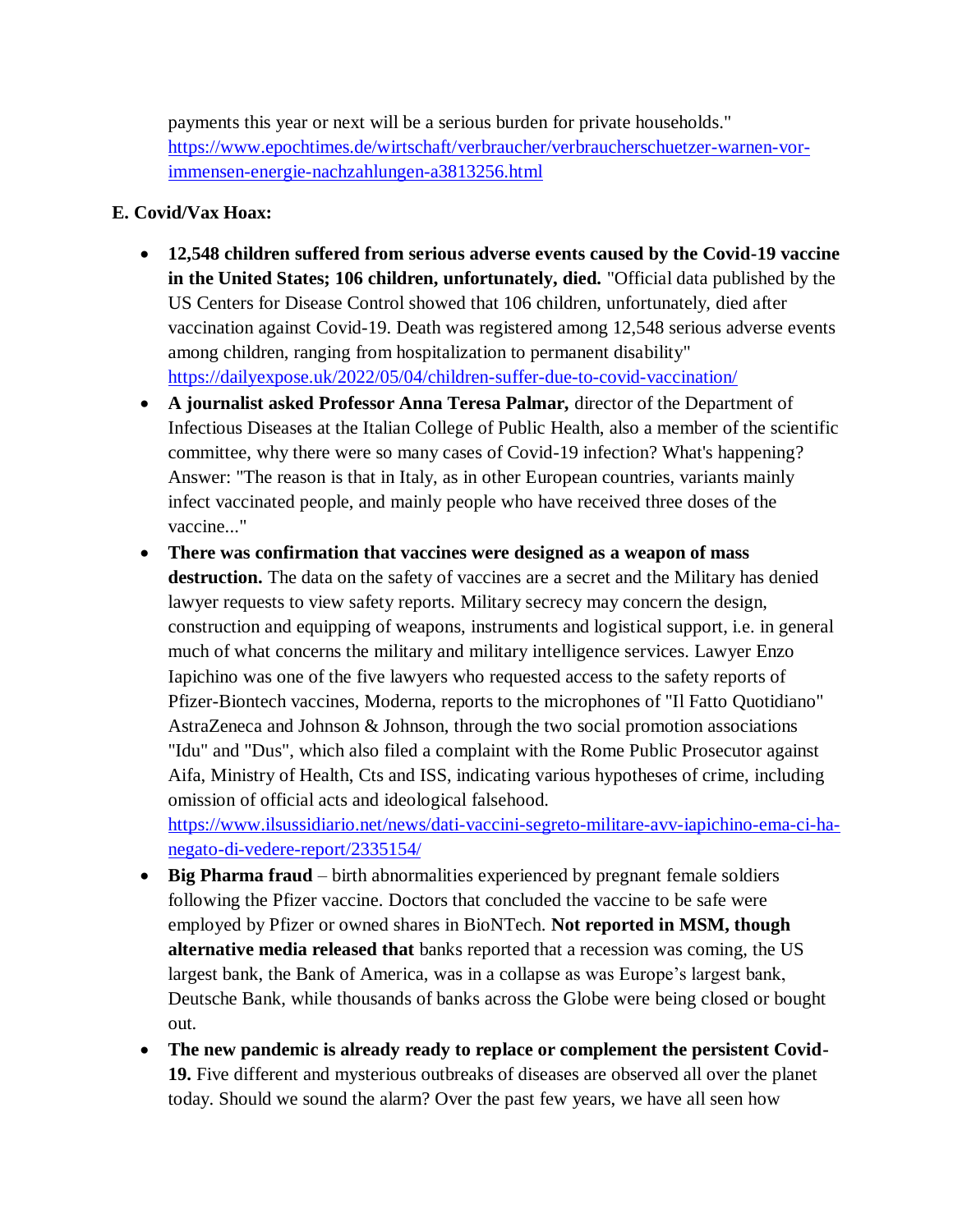quickly an outbreak can spread. Several confirmed cases of the disease in one part of the world can turn into a real global pandemic in just a few weeks. And once the pandemic begins, it can stay with us indefinitely. After more than two years of fighting Covid-19, our health authorities now recognize that it will be with us for many more years. Despite all our advanced technology, the truth is that we are extremely vulnerable. A new deadly infection can appear at any moment and, unfortunately, kill millions or billions of us. And that's just one of the reasons why we have to be ready." The five new "unexplained diseases" that have suddenly appeared around the world: unexplained Hepatitis, Japanese Encephalitis, modified Ebola, H3N8 Bird Flu, a mysterious disease killing horses in Colorado.

- **The next batch of Pfizer vaccine documents** from the FDA (90,702 pages) available on websites: <http://phmpt.org/pfizers-documents/><https://www.icandecide.org/pfizer/>
- **A recent study showed that the number of serious complications after vaccination against Covid-19 was 40 times higher than previously recorded** by the Paul Ehrlich Institute (PEI). [https://www.mdr.de/nachrichten/deutschland/panorama/corona-impfung](https://www.mdr.de/nachrichten/deutschland/panorama/corona-impfung-nebenwirkungen-impfschaeden-100.html)[nebenwirkungen-impfschaeden-100.html](https://www.mdr.de/nachrichten/deutschland/panorama/corona-impfung-nebenwirkungen-impfschaeden-100.html)
- **Japanese researchers** have confirmed that chlorine dioxide, also known as Miracle Mineral Solution or MMS, is a safe and effective remedy against the Covid-19 Coronavirus. An article published in the journal Annals of Pharmacology and Pharmaceuticals explains how MMS blocks spike proteins associated with SARS-CoV-2, which bind to human receptors such as angiotensin-converting enzyme 2 (ACE2), allowing the disease to develop. "Chlorine dioxide is a powerful disinfectant known for inactivating both viruses and bacteria," says the annotation to the study. The stated purpose of the study was to find out whether chlorine dioxide directly inhibits the binding of the spike protein of the Chinese virus (S-protein) to ACE2 receptors. The team conducted in vitro experiments with British and South African "variants." As a result, it was found that MMS did inactivate the binding of the spike proteins of the Covid-19 variant to the human ACE2 receptor protein, "suggesting that this strategy may be useful for blocking the transmission of SARS-CoV-2 virus variants." [http://www.remedypublications.com/open-access/inhibition-of-the-binding-of-variants](http://www.remedypublications.com/open-access/inhibition-of-the-binding-of-variants-of-sars-cov-2-coronavirus-spike-7364.pdf)[of-sars-cov-2-coronavirus-spike-7364.pdf](http://www.remedypublications.com/open-access/inhibition-of-the-binding-of-variants-of-sars-cov-2-coronavirus-spike-7364.pdf)

#### **F. Riots and Protests:**

- **In anticipation of Roe vs. Wade decision by the Supreme Court,** a fence was erected overnight around U.S. Supreme Court building and justice Alito cancelled public event amid protests.
- **G. The Real News for Thurs. 5 May 2022:**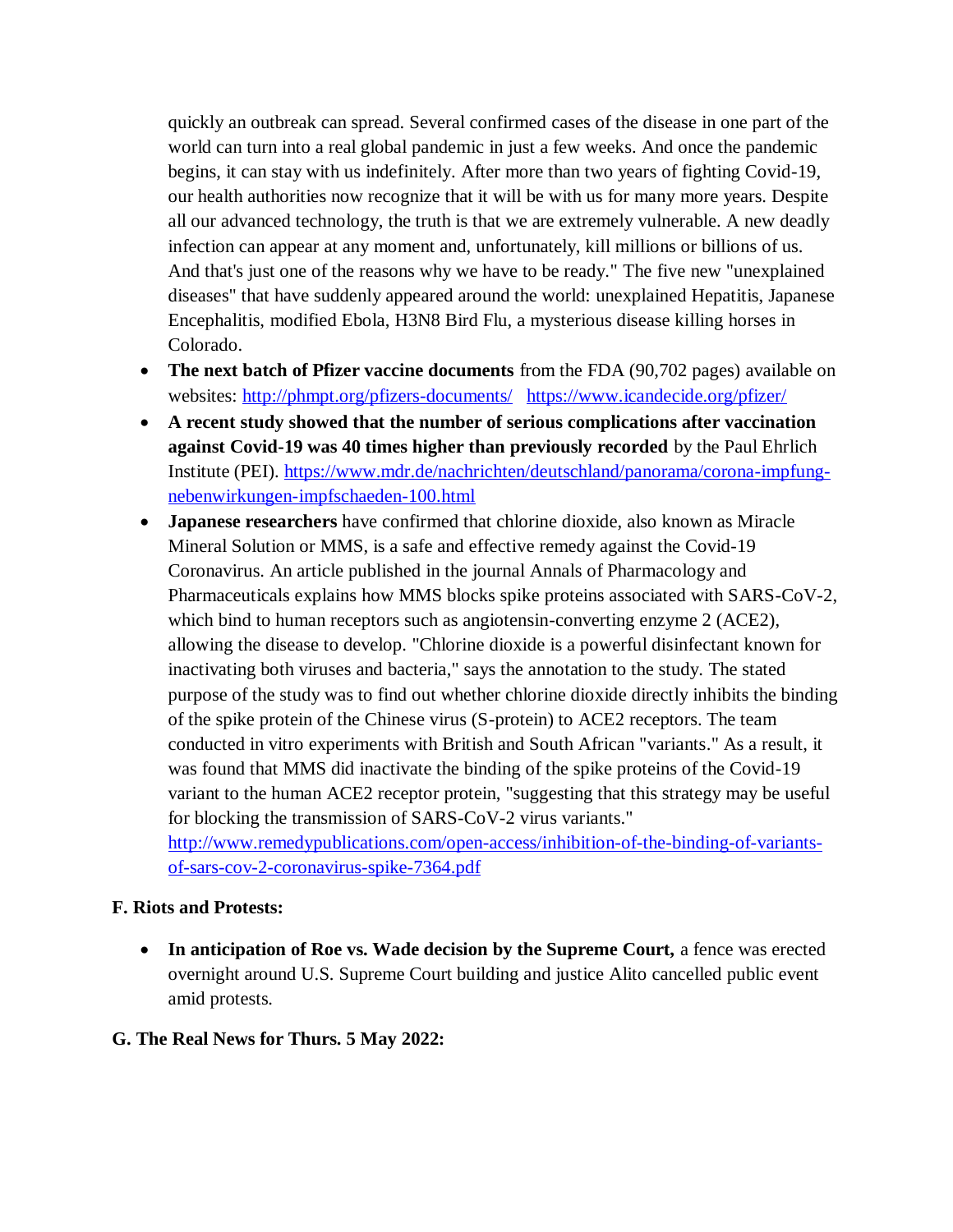- **SpaceX internet in remote spaces.** Starlink's new Portability feature brings internet to vanlifers: [https://www.theverge.com/2022/5/5/23058181/starlink-portability-internet](https://www.theverge.com/2022/5/5/23058181/starlink-portability-internet-price-locations)[price-locations](https://www.theverge.com/2022/5/5/23058181/starlink-portability-internet-price-locations)
- **Hunter Biden laptop repairman sues Adam Schiff, news outlets for defamation - Washington Times:** [https://www.washingtontimes.com/news/2022/may/4/hunter-biden](https://www.washingtontimes.com/news/2022/may/4/hunter-biden-laptop-repairman-sues-adam-schiff-new/)[laptop-repairman-sues-adam-schiff-new/](https://www.washingtontimes.com/news/2022/may/4/hunter-biden-laptop-repairman-sues-adam-schiff-new/)
- **In China,** a uterus factory was being developed so that women no longer had to give birth, and a robot Nanny could monitor the development of the fetus. [https://www.i24news.tv/en/news/international/technology-science/1643731954-robot](https://www.i24news.tv/en/news/international/technology-science/1643731954-robot-nanny-chinese-scientists-build-artificial-womb)[nanny-chinese-scientists-build-artificial-womb](https://www.i24news.tv/en/news/international/technology-science/1643731954-robot-nanny-chinese-scientists-build-artificial-womb)
- **Thurs. 5 May Internet Outage in Florida:** [https://www.redvoicemedia.com/video/2022/05/blackout-could-the-internet-outage-in](https://www.redvoicemedia.com/video/2022/05/blackout-could-the-internet-outage-in-florida-foreshadow-whats-to-come/)[florida-foreshadow-whats-to-come/](https://www.redvoicemedia.com/video/2022/05/blackout-could-the-internet-outage-in-florida-foreshadow-whats-to-come/)
- **PERFECT TIMING:** Roe V Wade Leak Represents Left's Response To "2000 Mules"! Documentary Proves 2020 Election was stolen! [https://thetruereporter.com/perfect](https://thetruereporter.com/perfect-timing-roe-v-wade-leak-represents-lefts-response-to-2000-mules-documentary-proves-2020-election-was-stolen-premiere-today/)[timing-roe-v-wade-leak-represents-lefts-response-to-2000-mules-documentary-proves-](https://thetruereporter.com/perfect-timing-roe-v-wade-leak-represents-lefts-response-to-2000-mules-documentary-proves-2020-election-was-stolen-premiere-today/)[2020-election-was-stolen-premiere-today/](https://thetruereporter.com/perfect-timing-roe-v-wade-leak-represents-lefts-response-to-2000-mules-documentary-proves-2020-election-was-stolen-premiere-today/)

## **H. The Real News That Should Have Been In, But Never Made the Headlines (It was hiding Behind the Scenes):**

- **Thurs. 24 Jan. 2019:** [Trump to Declare Martial Law, IRS and Federal Reserve Closed |](https://beforeitsnews.com/economics-and-politics/2019/01/trump-to-declare-martial-law-irs-and-federal-reserve-closed-2514953.html)  [Economics and Politics | Before It's News \(beforeitsnews.com\)](https://beforeitsnews.com/economics-and-politics/2019/01/trump-to-declare-martial-law-irs-and-federal-reserve-closed-2514953.html)
- **Mon. 21 Jan. 2019:** [US Republic Restored; Cabal USA, Inc. Ended; Martial Law](https://beforeitsnews.com/economics-and-politics/2019/01/us-republic-restored-cabal-usa-inc-ended-martial-law-expected-2514887.html)  [Expected | Economics and Politics | Before It's News \(beforeitsnews.com\)](https://beforeitsnews.com/economics-and-politics/2019/01/us-republic-restored-cabal-usa-inc-ended-martial-law-expected-2514887.html)
- **Fri. 28 Jan. 2019:** [CIA-Vatican Satanic Cult Running Our Global Monetary System |](https://beforeitsnews.com/celebrities/2019/01/cia-vatican-satanic-cult-running-our-global-monetary-system-2475577.html)  [Celebrities | Before It's News \(beforeitsnews.com\)](https://beforeitsnews.com/celebrities/2019/01/cia-vatican-satanic-cult-running-our-global-monetary-system-2475577.html)
- Sun. 13 Jan. 2019: Child Sacrifice Rite to Remove Pope Francis prior to Feb. 23 | [Celebrities | Before It's News \(beforeitsnews.com\)](https://beforeitsnews.com/celebrities/2019/01/child-sacrifice-rite-to-remove-pope-francis-prior-to-feb-23-2475571.html)
- **Thurs. 10 Jan. 2019:** Obama, Clinton, Comey Believed Charged, Incarcerated, Awaiting [Tribunals | Celebrities | Before It's News \(beforeitsnews.com\)](https://beforeitsnews.com/celebrities/2019/01/obama-clinton-comey-believed-charged-incarcerated-awaiting-tribunals-2475565.html)

# **I. Must Watch Videos:**

- Juan O' Savin: Leak Meets Deadman Switch (Video) | Alternative | Before It's News [\(beforeitsnews.com\)](https://beforeitsnews.com/alternative/2022/05/juan-o-savin-leak-meets-deadman-switch-video-3772312.html)
- X22Report: Much Will Be Revealed! Renegade Panicking! The Deal Kept Iran Quiet! Control Lost! - Must Video | Opinion - [Conservative | Before It's News](https://beforeitsnews.com/opinion-conservative/2022/05/x22report-much-will-be-revealed-renegade-panicking-the-deal-kept-iran-quiet-control-lost-must-video-3628005.html)  [\(beforeitsnews.com\)](https://beforeitsnews.com/opinion-conservative/2022/05/x22report-much-will-be-revealed-renegade-panicking-the-deal-kept-iran-quiet-control-lost-must-video-3628005.html)
- Mel K & Trump DOD Insider Kash Patel (Video) | Alternative | Before It's News [\(beforeitsnews.com\)](https://beforeitsnews.com/alternative/2022/05/mel-k-trump-dod-insider-kash-patel-video-3772321.html)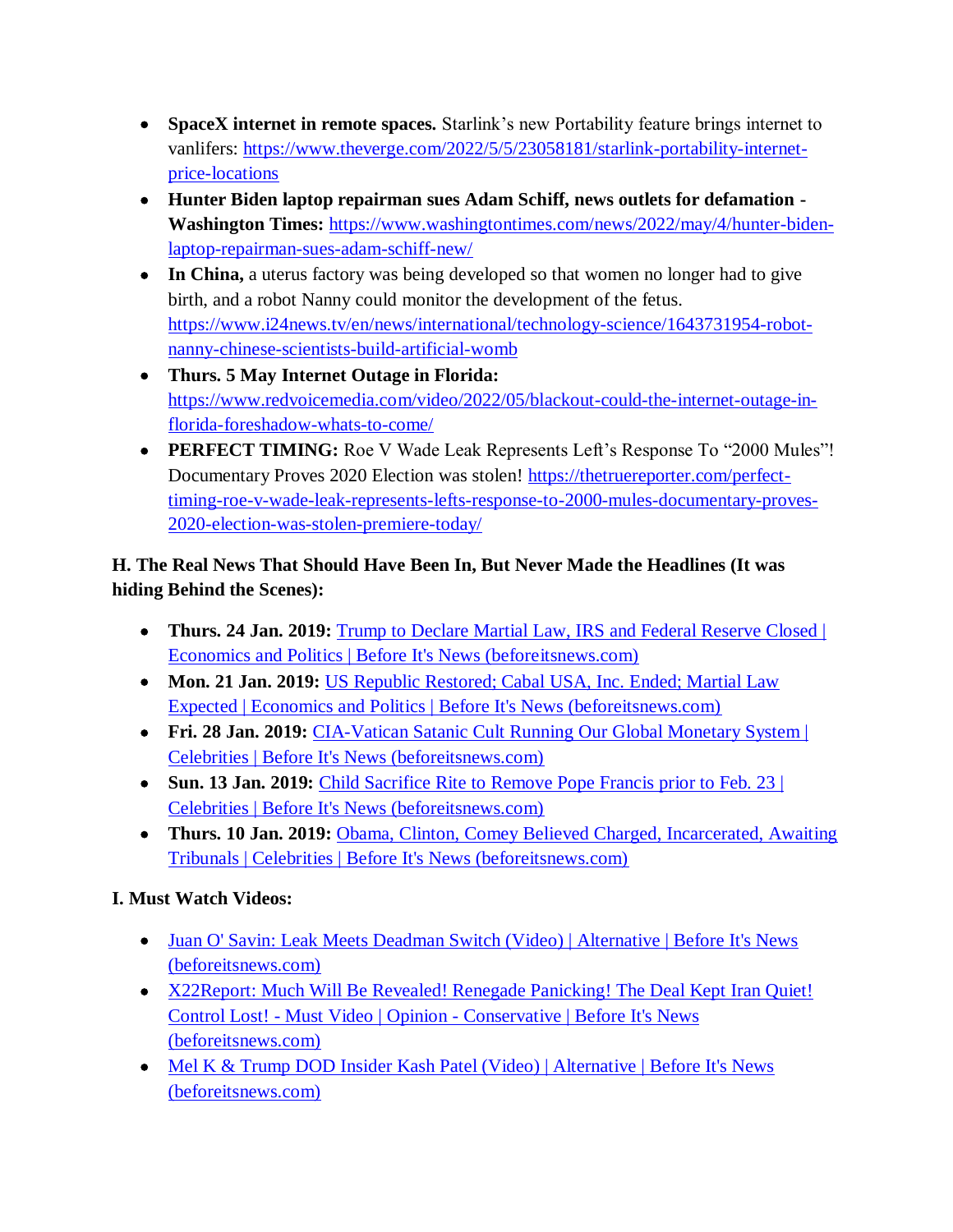- **Wed. 4 May Situation Update:** ["Welcome to the Main Event, Patriots. It's Show Time](https://beforeitsnews.com/beyond-science/2022/05/welcome-to-the-main-event-patriots-its-show-time-a-show-so-big-that-will-leave-everyone-speechless-they-are-not-ready-for-it-every-lie-will-be-revealed-prepare-backups-2454528.html)  – [A Show so Big That Will Leave Everyone Speechless. They Are Not Ready for It!](https://beforeitsnews.com/beyond-science/2022/05/welcome-to-the-main-event-patriots-its-show-time-a-show-so-big-that-will-leave-everyone-speechless-they-are-not-ready-for-it-every-lie-will-be-revealed-prepare-backups-2454528.html)  [Every Lie Will Be Revealed. Prepare Backups. Archive Everything. They Will Try to](https://beforeitsnews.com/beyond-science/2022/05/welcome-to-the-main-event-patriots-its-show-time-a-show-so-big-that-will-leave-everyone-speechless-they-are-not-ready-for-it-every-lie-will-be-revealed-prepare-backups-2454528.html)  [Shut Us Down, but They Won't Stop Us. We Will Prevail. God Bless You All." | Beyond](https://beforeitsnews.com/beyond-science/2022/05/welcome-to-the-main-event-patriots-its-show-time-a-show-so-big-that-will-leave-everyone-speechless-they-are-not-ready-for-it-every-lie-will-be-revealed-prepare-backups-2454528.html)  [Science | Before It's News \(beforeitsnews.com\)](https://beforeitsnews.com/beyond-science/2022/05/welcome-to-the-main-event-patriots-its-show-time-a-show-so-big-that-will-leave-everyone-speechless-they-are-not-ready-for-it-every-lie-will-be-revealed-prepare-backups-2454528.html)
- [Joe Biden Dead, Hillary Glitched and Kamala's Neck Gills? \(Video\) | Alternative |](https://beforeitsnews.com/alternative/2022/05/joe-biden-dead-hillary-glitched-and-kamalas-neck-gills-video-3772314.html)  [Before It's News \(beforeitsnews.com\)](https://beforeitsnews.com/alternative/2022/05/joe-biden-dead-hillary-glitched-and-kamalas-neck-gills-video-3772314.html)
- [Monkey Werx Overwatch: Military Assets Now Positioned Globally, Awaiting Go -](https://beforeitsnews.com/prophecy/2022/05/new-monkey-werx-overwatch-military-assets-now-positioned-globally-awaiting-go-brighteon-interview-2530264.html) [Brighteon Interview | Prophecy | Before It's News \(beforeitsnews.com\)](https://beforeitsnews.com/prophecy/2022/05/new-monkey-werx-overwatch-military-assets-now-positioned-globally-awaiting-go-brighteon-interview-2530264.html)

**J. "Twenty Two Faces: inside the extraordinary life of Jenny Hill and her twenty two multiple personalities,"** by Judy Byington, Foreword by Dr. Colin A. Ross, M.D. [RAW: Dr.](https://robertdavidsteele.com/dr-colin-ross/)  Colin Ross – [Robert David Steele](https://robertdavidsteele.com/dr-colin-ross/)

**Jenny Hill's witness to a Satanic Child Sacrifice Rite: [Woman Sees Human Sacrifice -](https://www.youtube.com/watch?v=F626Lsrdwg4)** [YouTube http://www.youtube.com/watch?v=F626Lsrdwg4](https://www.youtube.com/watch?v=F626Lsrdwg4)

WARNING: Jenny gave a graphic description about how she at the tender age of five, was raped, tortured, forced to view a Child Sacrifice and save for Divine intervention, was almost killed herself – not unlike the sordid experiences of thousands of other child victims of Satanic Worshippers. Perpetrators giving homage to Satan appeared to be organized from the US Inc's CIA, Queen Elizabeth's, Illuminati Banking families' and Vatican's Ninth Circle Child Sacrifice Cult on down to the Clintons, Hollywood, Pizzagate and local teenage covens. They were funded by this same Cabal that ran our global monetary system – the very organization that was in the process of being brought down by activation of the Global Currency Reset and Restored Republics of the world. It's no wonder that President Trump has stated, "These people are sick."

## **K. Judy Note on the Satanic Ritual Abuse of Children in Your Neighborhood:**

**Since 1990** I have been doing investigations on the Satanic Ritual Abuse of children at the request of brave SRA Survivor-victims, who were witnesses and victims of pedophile, torture and murder crimes of Satanic leaders and their covens. During this time I have found Satanists implanted in law offices, local police, county sheriff's offices and all the way up to the Attorney General Offices in my state and others and then the carnage went on to the internationally organized Ninth Circle Satanic Cult that runs out of the Vatican.

There's certainly no help from US or other nation's government agencies, including the FBI or CIA perpetrators. These legal entities successfully negate even the opening of cases of the ritual abuse and murder of children, let alone do valid investigations.

To be honest and to my knowledge there was no safe place on either a local, national or international level that has been set up to report Satanic Crime – likely the main reason why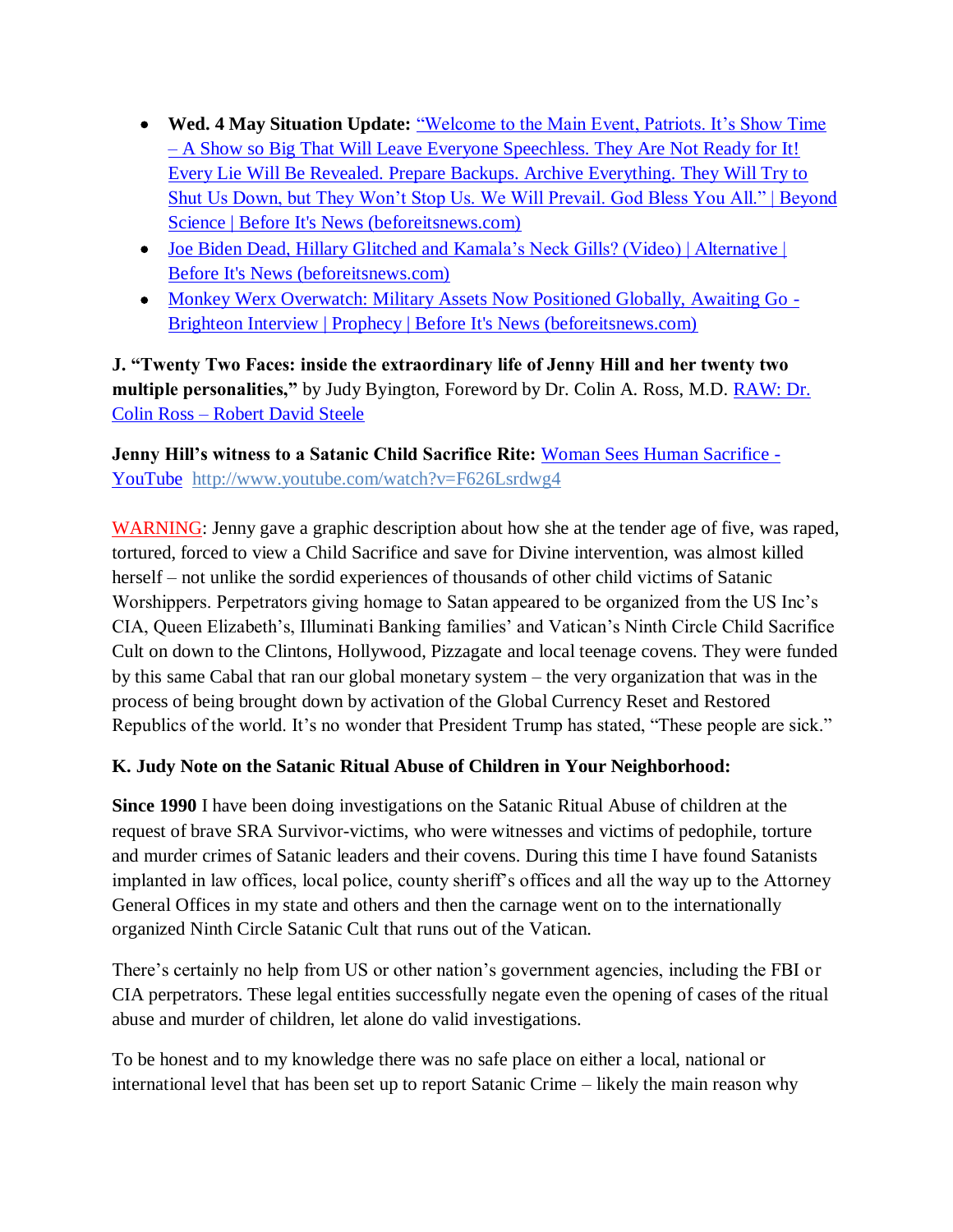local, national and international Satanic Covens so easily get away with the torture and murder of thousands of children on a regular basis.

**L. The following have been set up to report Crimes Against Children and incidents of human trafficking,** although I cannot verify as to the influence of Satanists within the organizations:

[https://wsbt.com/news/nation-world/crime-that-hides-in-plain-sight-fbi-releases-warning-signs](https://wsbt.com/news/nation-world/crime-that-hides-in-plain-sight-fbi-releases-warning-signs-of-human-trafficking?video=e56ba52a1b9d45ad8c8a033fd83fe480&jwsource=cl)[of-human-trafficking](https://wsbt.com/news/nation-world/crime-that-hides-in-plain-sight-fbi-releases-warning-signs-of-human-trafficking?video=e56ba52a1b9d45ad8c8a033fd83fe480&jwsource=cl)

**FBI Memphis (available 24 hours a day)** (901) 747-4300

**Submit an anonymous tip <b>tips.fbi.gov.** 

**National Human Trafficking Resources Center Hotline** 1-(888)-373-7888.

**U.S. Immigration/ Customs Enforcement (ICE):** <https://www.ice.gov/webform/hsi-tip-form>

**Federal Human Trafficking Website:** <https://www.state.gov/humantrafficking/>

**Called to Rescue** 855-646-5484<http://www.calledtorescue.org/>

**Tim Ballard at Operation Underground Railroad:** <https://ourrescue.org/>

**Saving Innocence:** [https://savinginnocence.org](https://savinginnocence.org/) [https://www.youtube.com/watch?v=FT4tmI8YxCU&feature=emb\\_rel\\_end](https://www.youtube.com/watch?v=FT4tmI8YxCU&feature=emb_rel_end)

**US: Childhelp National Child Abuse Hotline** 1-800-422-4453

**USNCMEC Urgent victim help 24-Hour Hotline:** 1-800-843-5678

**Contact Interpol:** <https://www.interpol.int/Contacts/Contact-INTERPOL> <https://www.interpol.int/What-you-can-do/If-you-need-help>

**Europol Tipline** Tel.: +31 70 302 5000<https://www.europol.europa.eu/report-a-crime>

**EU Hotlines:** [https://ec.europa.eu/anti-trafficking/citizens-corner-national-hotlines/national](https://ec.europa.eu/anti-trafficking/citizens-corner-national-hotlines/national-hotlines_en)hotlines en

**Global: Human Trafficking Hotline Numbers:** [https://www.abolishion.org/human\\_trafficking\\_hotline\\_numbers](https://www.abolishion.org/human_trafficking_hotline_numbers)

**Human Trafficking Help and Resources:** <https://trafficking.help/us/>

**UK: Childhelp National Child Abuse Hotline** [BBC Action Line](https://www.bbc.co.uk/actionline)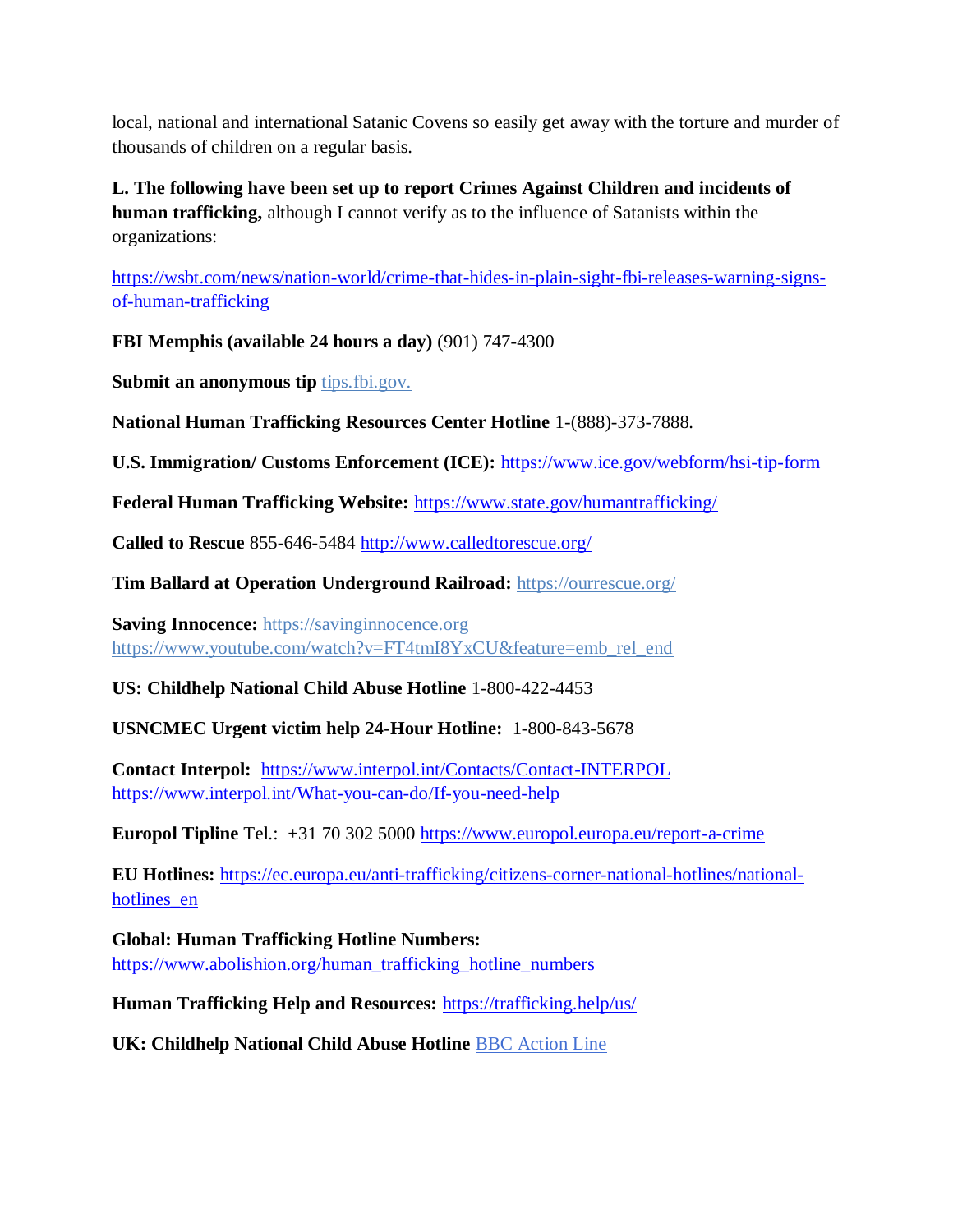## **M. The Global Currency Reset, Restored Republic and NESARA/GESARA were all about the Children**

*It's not about the money. It's about the children – the thousands of malnourished and traumatized children who in honor of Satan, were being raped and murdered so their Elite Perpetrators could supposedly gain power and rule the world.* 

*The first official act President Trump made the morning before he was sworn into office was to pay a visit to CIA Headquarters and declare a war on an international Child Sex Trafficking Ring run by these global elites.* 

*Let us fast and pray for these millions of little ones who right now, were being rescued from Cabal underground tunnels across the globe, and tortured and killed by Satanic Covens right next door. Let us also pray for those Military Troops worldwide who were risking their own lives to save them. The ancient doctrine of Fasting and Prayer was explained here at the 10:30:32 mark:* <https://www.youtube.com/watch?v=4Mb9gU6DmKs>

**N. Judy Note:** *I do not now, nor have I ever, received monies for writing my Updates and articles. The compensation has been in having outlets to help Save the Children by exposing truths about the very secretive Satanic Ritual Abuse, Pedophilia and Child Sacrifice that was rampant in our international society.*

*The above was a summary of information from the Internet. It would be up to the reader to do their own research and decide whether or not it was valid.*

*I will send the Safe Link Website out when I find out what it is, plus it will be posted on several Dinar Websites. It is my understanding that by linking into the Safe Link Website it will generate a Non Disclosure Agreement to sign in order to obtain redemption/ exchange appointments.*

*After signing that Non Disclosure I will be unable to email, post or talk to anyone about the exchange process for at least 90 days, so I will be going silent and taking that time to get my humanitarian project organized and going.*

*This is not a goodbye. I expect to be working with many of you in the near future. I can't tell you how much I have enjoyed getting to know you. You will remain in my heart forever.*

*A huge Thank You to those dedicated and brave Intel providers who wished to remain unknown; to our Angel Martha who worked 24/7 to expose what's really going on; to humble Wildfire Lady who is adept at exposing the truth; to Brad who does great research; to Bonni B who exposes the underlying causes of what is really happening and to Ken who uncovers almost unlimited Intel on pedophilia to help us Save the Children.*

*Let us Thank Q that the reset has finally come to be. I wish you well in your humanitarian efforts and look forward to seeing you on the other side where together, we will make life better for all.*